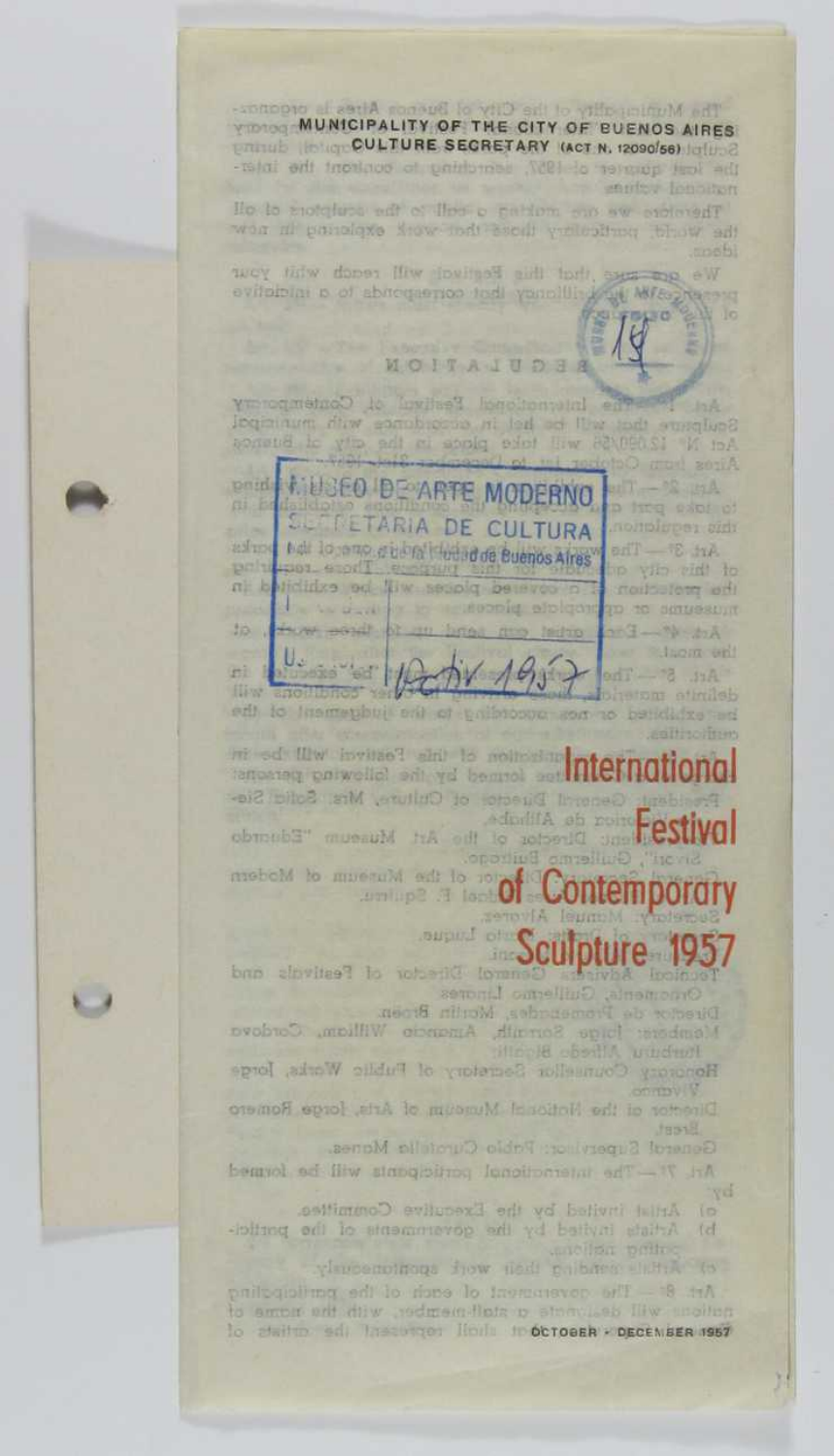The Municipality of the City of Buenos Aires is organaz-<br>ing the Jirst l'International Pestival of Contemporary Sculpture" in one of the parks from this Capital, during the last quarter of 1957, searching to confront the international values.

Therefore we are making a call to the sculptors of all the world, particulary those that work exploring in new ideas.

We are sure that this Festival will reach whit your presence to the brilliancy that corresponds to a iniciative of this importance.

## REGULATION

Art. I9——The International Festival of Contemporary Sculpiure that will be hel in accordance with municipal Act N° 12.090/56 will take place in the city of Buenos Aires from October 1st to December 3lst. 1957.

to take part and accepting the conditions established in this regulation.

Art.  $3^{\circ}$ —The works will be exhibited in one of the parks of this city oriential for this purpose. Those requiring the protection of a covered places will be exhibited in museums or appropiate places.<br>
Art. 49—Each artist can send up to three works, at the most.

Art. 5°-The works presented must be executed in definite materials, those arriving in other conditions will be exhibited or nos according to the judgement of the authorities.

Art. 68-The organization of this Festival will be in charge of a Committee formed by the following persons:

- President: General Director of Culture, Mrs. Sofia Sierra Victorica de Althabe.
- Vicepresident: Director of the Art. Museum "Eduardo Sivori", Guillermo Buitrago.

,General Secretary: Director of the Museum of Modern Art of Buenes Aires Rafael F. Squirru.

Secretary: Manuel Alvarez.

Secretary of Drafts: Marta Luque.

Tecnical Advisérs General Director of Festivals and Ornaments Guillermo Lingres

Director de Promenades, Martín Broën.

- Members: Iorge Sarrailh, Amancio William, Cordova lturburu, Alfredo Bigatti,
- Honorary Counsellor Secretary of Public Works, Iorge Vivanco.

Director of the National Museum of Arts, Jorge Romero Rest

General Supervisor: Pablo Curatella Manes.

Art.  $7^\circ$ -The international participants will be formed by:

a) Artist invited by the Executive Committee,

h) Artists invited by the governments of the participating nations.

c) Artists sending their work spontaneously.

Art.  $8^\circ$  - The government of each of the participating nations will designate a staff-member, with the name of General Supervisor, that shall represent the artists of his country before the Executive Committee and will take part in determining the best way of presenting the works.

Art. 9°-The General Supervisors will send to the Committee before Iuly 30th. 1957 the following data of the artists they represent:

- a) Name of the artist participating.
- b) Photographies of their works.
- c) Sinthetic biography of each artist.
- d) Characteristics of his works.
- e) Prices of same; and
- f) a general sinthesis of his country's participation, to be included in the official catalogue.

### Of the participation oi National artist and Foreign artista living in the country

Art. 10<sup>°</sup>-In this category may be included argentine artists or foreigners residing in this country.

Art. 11<sup>e</sup>-The Executive Committee has the right to invite argentine or foreign artists.

Art. 12° - Argentine artists residing abroad and foreign artists shall have to fill the following requisites:

- a) send their works to the address where the Festival has established its quarters or the place duly indicated before July 1957;<br>b) accompany his work with an identity or inscription
- card a duplicate of which shall be sent to the Executive Committee before may 31st. 1957.

### THE IÜRY

Art. 13<sup>\*</sup>-The admission of works belonging to noninvited artists officialy by the Committee, will be decided in each case by the jury.

Art. 14°-The jury will be formed by six members: three nominated by the Committee and three by the direct vote of the participants that have obtained first, second or third prizes, either municipal, national or international.

Art. 15<sup>e</sup> - In the month of August participating artists will be summoned to choose their representatives in the jury, which they can do personally or by delegated power. Artists residing in foreingn countries may be represented with full powers.

Art. 16°-The decisions of the jury will be valid only when half of its members plus one are present. The non attendance of iury members after the first and second invitation will be considered as resignation to the office, and consequently he will be substituted without further notice. Vacancies thus produced will be covered by new members appointed by the Executive Committee.

Art. 17°-In case of equal number of votes, the Secretary of Culture or the person designated by him as arbiter, will decide by voting after hearing the arguments given.

Art.  $18^\circ -$  All the decisions of the jury will be duly written down in the book of proceeding and the verdict of the jury will be without appeal.

#### TRANSPORTÁT!ON

Art. 19°-National artists and foreign ones living in the country must send their works to the head-quarters of the Committee.

LL Art: 20° - The Executive Committee will have special ndsts of reception of worke in the part: of Buenost Aires and Ezeiza Airport to recieve adequately workslight for id 399-The Executive Committee, to alignize pea.  $a$ rl  $a$ rt $a$   $21$ f $\rightarrow$  The dragmizers of the Festivat will deftaty expenses from the point of landing in the city of Buenos

'Aires or its proximities its the place of exhibition land viceversa, and likewise expenses of bailing, instalatioh, re-bailing and dispatch, 1 I R a

su 'alexa ha'. 'm-«ÏNSTÁLLFÏIQN; . t

Art. 22°-The exhibition will be held in a "general" way in the open air but those works that on account of their peculiar conditions should appear sensitive to atmospheric agents will recieve special treatment, to them in covered premises. ,- i rain also be satilled them

 $A_{r1}$ ,  $23^{\circ}$  ... Works will be exhibited on the basis of a relationship of distances and volumes with the Elements existing in the place, to ideditate the just appreciation of existing in the place, to declided the post-operation of their case the conduction of the exhibition implies cuto-<br> $\frac{\text{Art}}{\text{Art}}$  and  $\frac{2\psi - \text{Partic}}{\text{matile}}$  corresponding to the exhibition implies cuto-<br>matic acceptance of

Art. 24°-Participation in the exhibition implies automatic acceptance of the basis upon which it will function, so that each exhibitor gives' full power to the Executive Committee and renounces any receptions.

Art. 25°-The authorities of the Festival undertake no responsability as to possible damages of the works. lt's up to artists to ensure them -uccordingly. ' " ile one of the surface of " CATALOGUE AND PHOTOGRAPHS

Art; 26° - The impressions of the official catalogue will be in charge of the Executive Committee and will be the only quthorized publication on sale during the festival. Notwithstanding this, the countries participating may send as a means of propaganda, catalogues, essays, studies, etc. referring to their own artists, to be distributed free of charge among the visitors.

Arl 27°-Countries sending publications of any kind relating to the Festival to be distributed during the same, must defray expenses of transport and custom duties.

Art. 28° - When the authors or owners of works exhibited manifest nothing to the contrary Festival authorities will feel authorized to:

**(a)** Reproduce copies in black or column of works  $\overline{u}$ , explicitly controlled with the object of illustrating the ordinary of the magnitude of the magnitude of  $\overline{u}$  of the  $\overline{f}$  restriction on all ordinary in

to reproduce photographies in black or colour with due authorization of the Executive Committee, must submit to it, with enough time for the effect of final reproduction, corresponding copies, to which impressions must adjust themselves.

## PRIZES

Art, 30<sup>8</sup>-The International Festival of Contemporary Sculpture in accordance with to-day's style in such matters, will give no prizes; instead the Executive Committee will have a fund for the buying of Works exhibited,' destined to public places and Museum. We will nonset